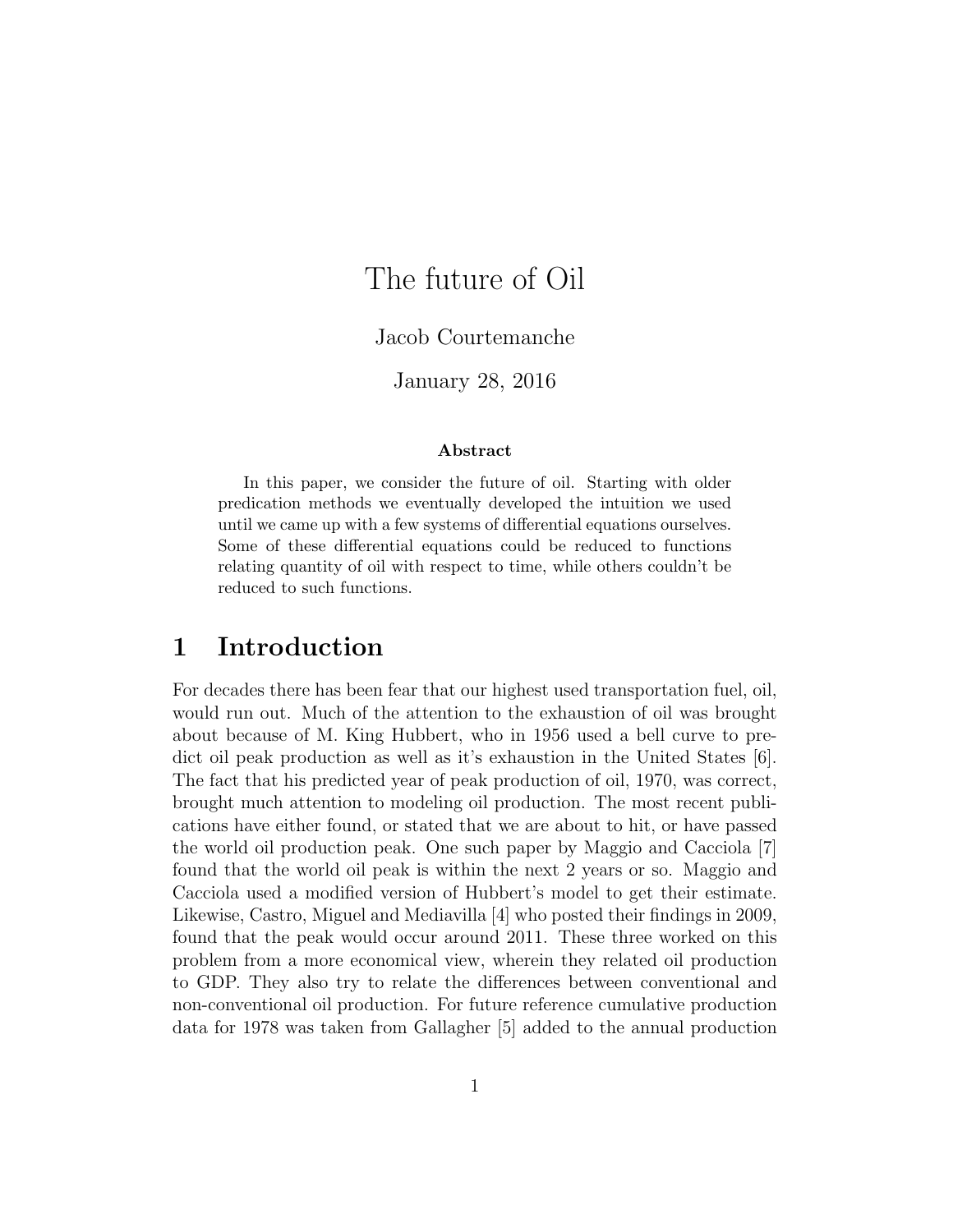data of 1979 from the BP report [2], resulted in the cumulative of 1979. Following this, the annual production and reserve data was found from BP [2], and cumulative for a given year was found by:  $Q_i = Q_{i-1} + P_i$ .

## 2 Reserve-to-production(R/P) Model

The paper starts with an introduction to the first and easiest form of estimating oil production. This model is the reserve-to-production  $(R/P)$  model. The amount of years remaining until reserve is depleted is calculated by an estimated reserve(R) divided by current production(P). Brandt (2010) said that one of the earliest users of this model is Day which occured in 1909 [3]. The main problem that this model introduces is that the actual calculated amount for reserves changes as we find more oil fields. Furthermore the quantity of reserves does not take into account the fact we can extract more oil through technological advances. Furthermore, production is considered constant in this model, but we have seen that production changes overtime, sometimes increasing and sometimes decreasing depending on the given year. For example worldwide oil proved resources for 1980 is believed to be 683.4 billion barrels, and 1981 to be 696.5 billion barrels, while worldwide production for 1980 was 22.97 billion barrels. This means that on top of of covering the production of 22.97 billion barrels, the reserves also increased by 13.2 billion barrels. This leads to an increase of reserves for that year of 36.17. Ignoring this discrepancy, using the R/P method for 1980 there should be 29.75 years remaining, or in other words oil would be exhausted in the later half of the year 2009. While using this method with the values of reserve and production for 2014, 1700.1 billion barrels and 32.37 respectively, gives 52.52 years remaining of oi, or exhaustion in the later half of the year 2066. This means that using this model we have extended our date of exhaustion by 57 years, even though we are producing more.

### 3 Hubbert Logistic Model

Before we introduce the Hubbert logistic model, we will first show a simpler model, the exponential model. The exponential model, is a model where as time grows, the production increases by a rate proportional to the amount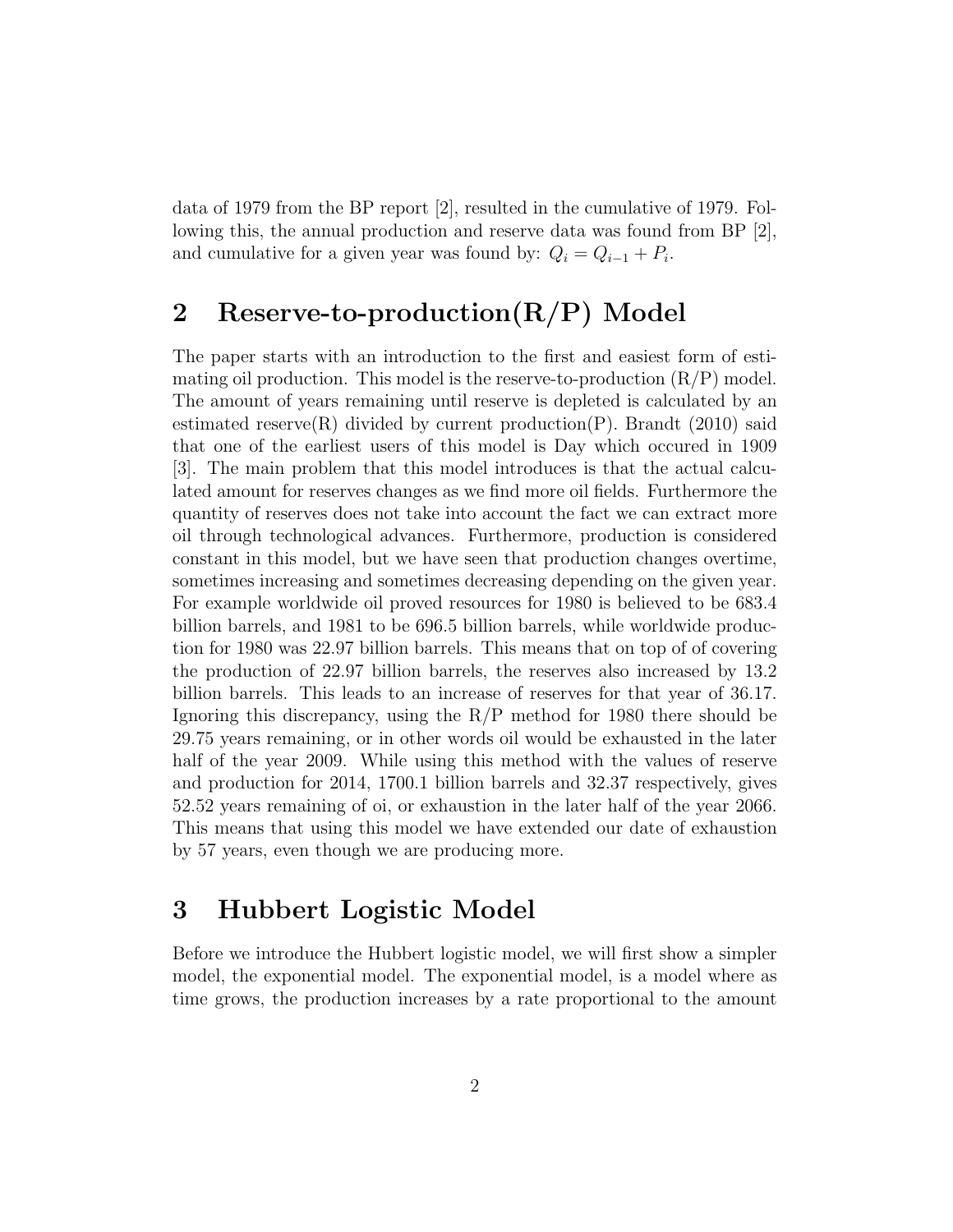already pumped. Or in other words:

$$
Q'(t) = rQ(t) \tag{1}
$$

where r is a rate,  $Q(t)$  is the total quantity pumped at time t. By integrating this we are lead to the following estimation for cumulative quantity of oil.

$$
Q(t) = Q_0 e^{rt} \tag{2}
$$

The issues with this model are many, but one of the largest, is that as time increases cumulative quantity increases. This would be a nice result to have, as it means that production of oil would be boundless, we could keep producing forever. This brings us to the next model and the main topic of this section, Hubbert's logistic model.

The Hubbert model, is a logistic model. Hubbert first used this to model in 1956 to predict the peak of oil. He predicted that US oil production would peak somewhere between 1965 and 1970. American oil production peaked in 1970. This model starts with the following equation, where  $Q(t)$  is the cumulative production at time  $t, r$  is a proportionality constant with units of  $\frac{years}{barrels}$ , and  $Q_{\infty}$  is the predicted amount of oil that is available to be used, plus that which has already been used:

$$
Q'(t) = rQ(t)(Q_{\infty} - Q(t)) = P(t)
$$
\n(3)

$$
Q(t) = \frac{Q_{\infty}ce^{rtQ_{\infty}}}{1 + ce^{rtQ_{\infty}}}
$$
\n<sup>(4)</sup>

Eq. (8) is sometimes written as Eq. (9), if we let  $a = \frac{1}{c}$  $\frac{1}{c}$ , and divide both top and bottom by  $ce^{rtQ_{\infty}}$ :

$$
Q(t) = \frac{Q_{\infty}}{1 + ae^{-rtQ_{\infty}}}
$$
\n<sup>(5)</sup>

This results in a symmetric production curve, or  $P(t)$  curve. The actual production curve for the United States does not appear to be symmetric, as the decrease on the right is slower than the increase on the left of the peak production, as seen by P. Berg and S. Korte [1]. Some other limitations on the Hubbert model, as proposed by Gallagher [5] is that even if we assume it is correct for worldwide, or some countries, it does not properly model specific examples. Gallagher gives Illinois as one such example, as Illinois has three phases where it appears to be Hubbert, but overall it looks completely not Hubbert. Furthermore, the goal of this paper is to consider the Worldwide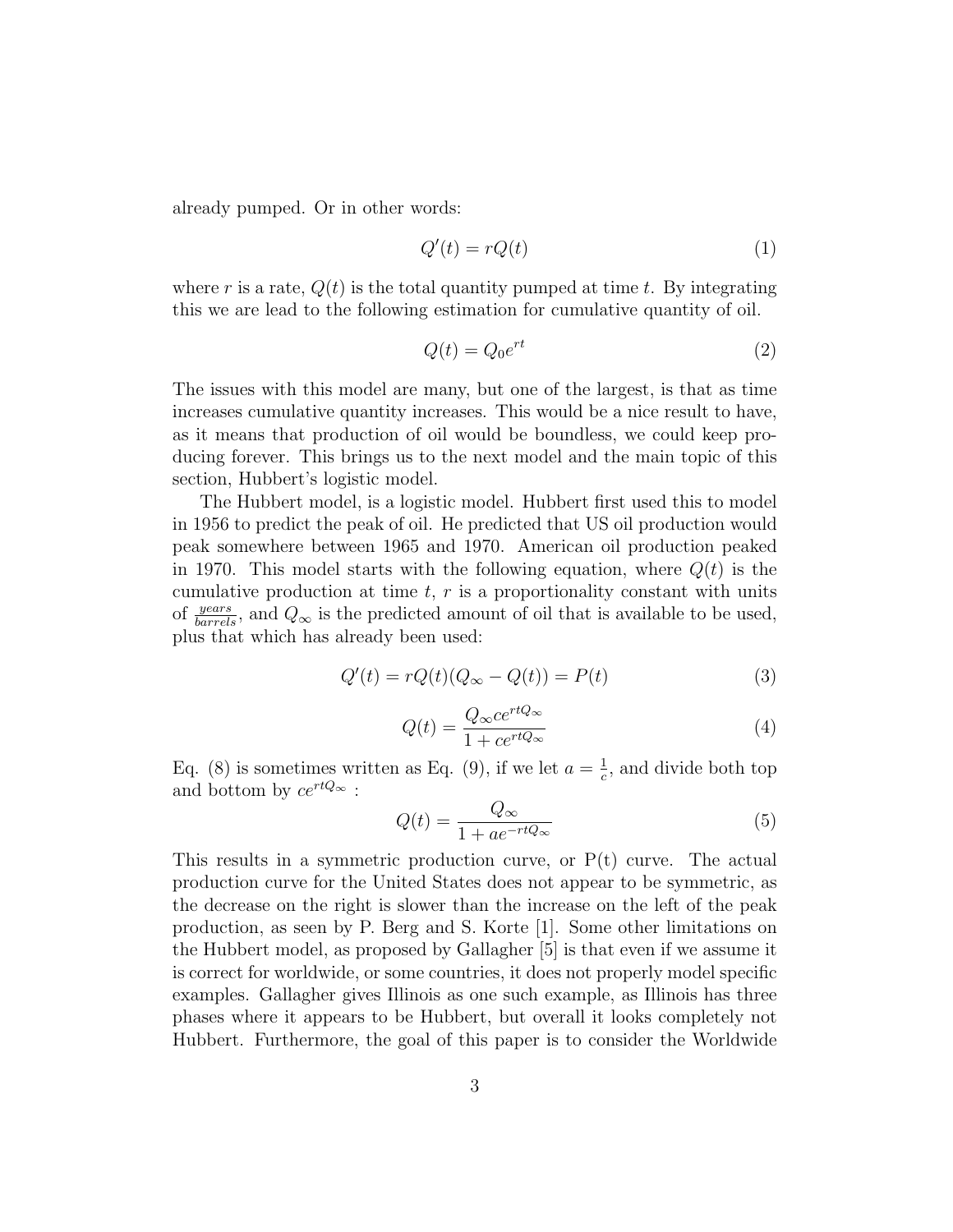oil production, not just the American. We cannot tell if the Worldwide oil production would be symmetric, so the following equations consider it need not be.

#### 4 Introduction to Reserves

The Reserves model could be considered a transition to a system of differential equations that considered both reserves and cumulative production. In this model, the change of reserves is just considered to be the negative value of production. The reason for this is it considers only considers reserves to be decreasing when oil is produced.

$$
Q'(t) = rQ(t)(Q_{\infty} - Q(t)) = P(t)
$$
\n
$$
(6)
$$

$$
R'(t) = -P(t) \tag{7}
$$

Eq. (10) and Eq. (11) lead to Eq. (12) through same process as for the Hubbert model.

$$
Q(t) = \frac{Q_{\infty}}{1 + ae^{-rtQ_{\infty}}}
$$
\n(8)

Which will result to the same cumulative production model as the Hubbert model, which will cause the same errors and issues. Furthermore, in this model reserves is strictly decreasing, but given the data we have the reserves for the year 1980 was 683.4 billion barrels, but had increased to 1700.1 billion barrels in 2014. This is clearly not decreasing, but instead is increasing. So this model for the growth of reserves is clearly wrong as well.

## 5 System of differential equations: Reserves and Cumulative production

This system of differential equation is based around the fact that cumulative production grows by how much cumulative production there is, Q, and how much oil there is remaining or in other words the reserves, R. This would be close to the Hubbert Model in theory, as  $(Q_{\infty} - Q(t))$  is the total amount of oil remaining in the ground, which is approximately  $R(t)$  The growth of reserves,  $R'(t)$  is decreased by  $P(t)$ , and a factor that is similar to the logistic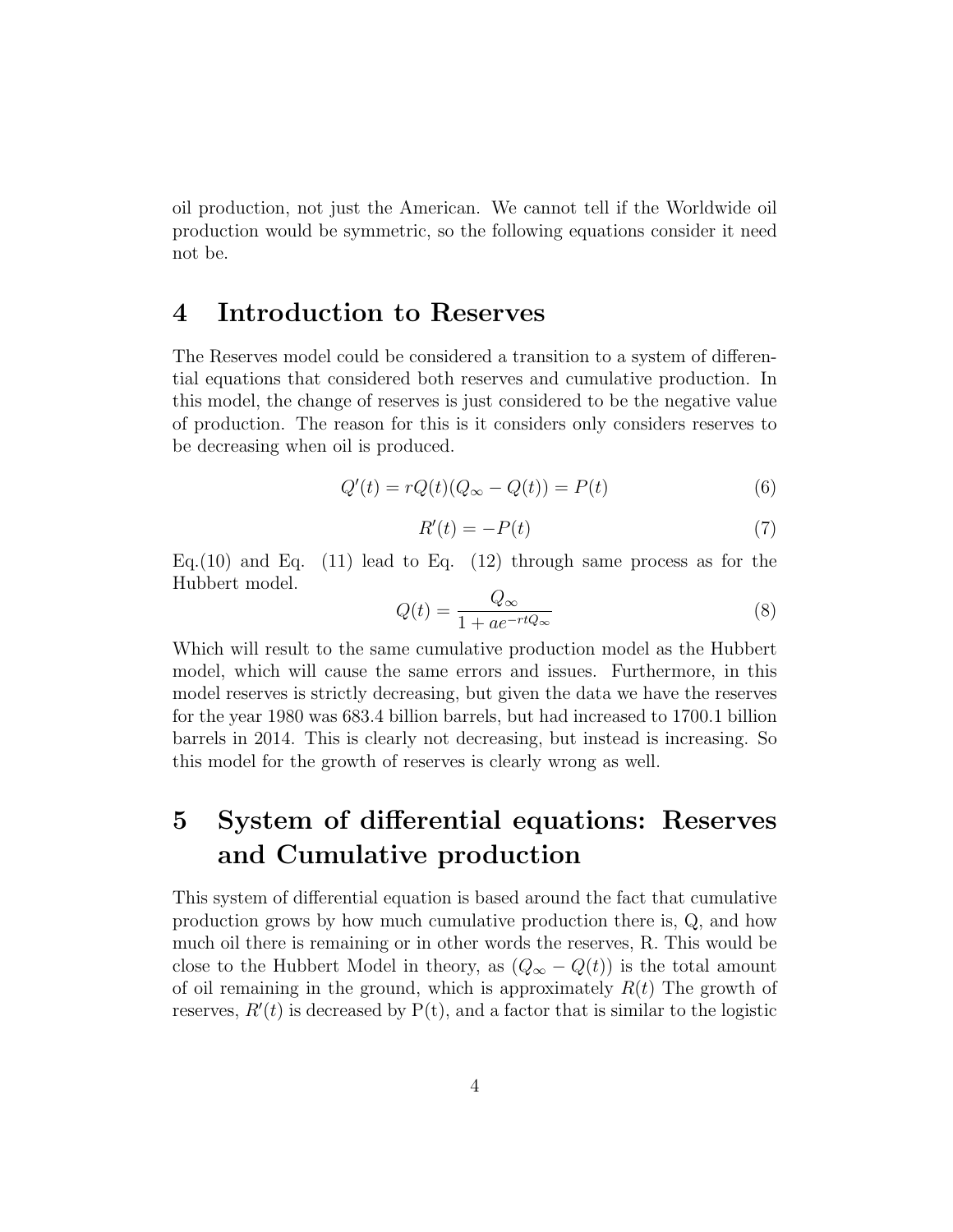model. In this case we have Eq. (13) is cumulative production and Eq. (14) is the reserves.

$$
\frac{dQ}{dt} = rQR = P \tag{9}
$$

$$
\frac{dR}{dt} = -P + \alpha (1 - \beta R)R\tag{10}
$$

In these two equations, r,  $\alpha$ , and  $\beta$  are all constants. Whereas R means the reserves at time t, Q is cumulative production at time t, and  $\frac{dQ}{dt}$  and  $\frac{dR}{dt}$ are the rate of change of cumulative product and reserve respectively. From here, finding  $R(Q)$  is not extremely difficult here, but on the other hand  $R(t)$ and  $Q(t)$  are difficult to get in all but some very specific cases. The following equation is found by replacing P in Eq. (14) and distributing  $\alpha$ .

$$
R'(t) = -rQR + \alpha R - \alpha \beta R^2 \tag{11}
$$

Using the chain rule on  $R'(t)$  and the reciprocal of  $Q'(t)$  results in:

$$
\frac{dR(t)}{dQ(t)} = -1 + \frac{\alpha}{rQ(t)} - \frac{\alpha\beta R(t)}{rQ(t)}\tag{12}
$$

Bringing the  $\frac{\alpha\beta R}{rQ}$  term over to the other side we get:

$$
\frac{dR(t)}{dQ(t)} + \frac{\alpha \beta R(t)}{rQ(t)} = -1 + \frac{\alpha}{rQ(t)}\tag{13}
$$

Multiplying the whole equation by  $Q(t)^{\frac{\alpha\beta}{r}}$  we get:

$$
\frac{dR(t)}{dQ(t)}Q(t)^{\frac{\alpha\beta}{r}} + \frac{\alpha\beta R(t)Q(t)^{\frac{\alpha\beta}{r}+1}}{r} = -Q(t)^{\frac{\alpha\beta}{r}} + \frac{\alpha Q(t)^{\frac{\alpha\beta}{r}}}{r}
$$
(14)

Solving this resolves to:

$$
R(Q) = \frac{1}{\beta} - \frac{Q(t)}{\frac{\alpha \beta}{r} + 1} + \frac{c}{Q(t)^{\frac{\alpha \beta}{r}}}
$$
(15)

To find the best constants for this model we use the sum of squared errors method, but having substituted the following constants,  $\frac{1}{\beta} = b$  and  $\frac{\alpha\beta}{r} = a$ this reduces our equation to:

$$
R(Q) = b - \frac{Q(t)}{a+1} + \frac{c}{Q(t)^a}
$$
 (16)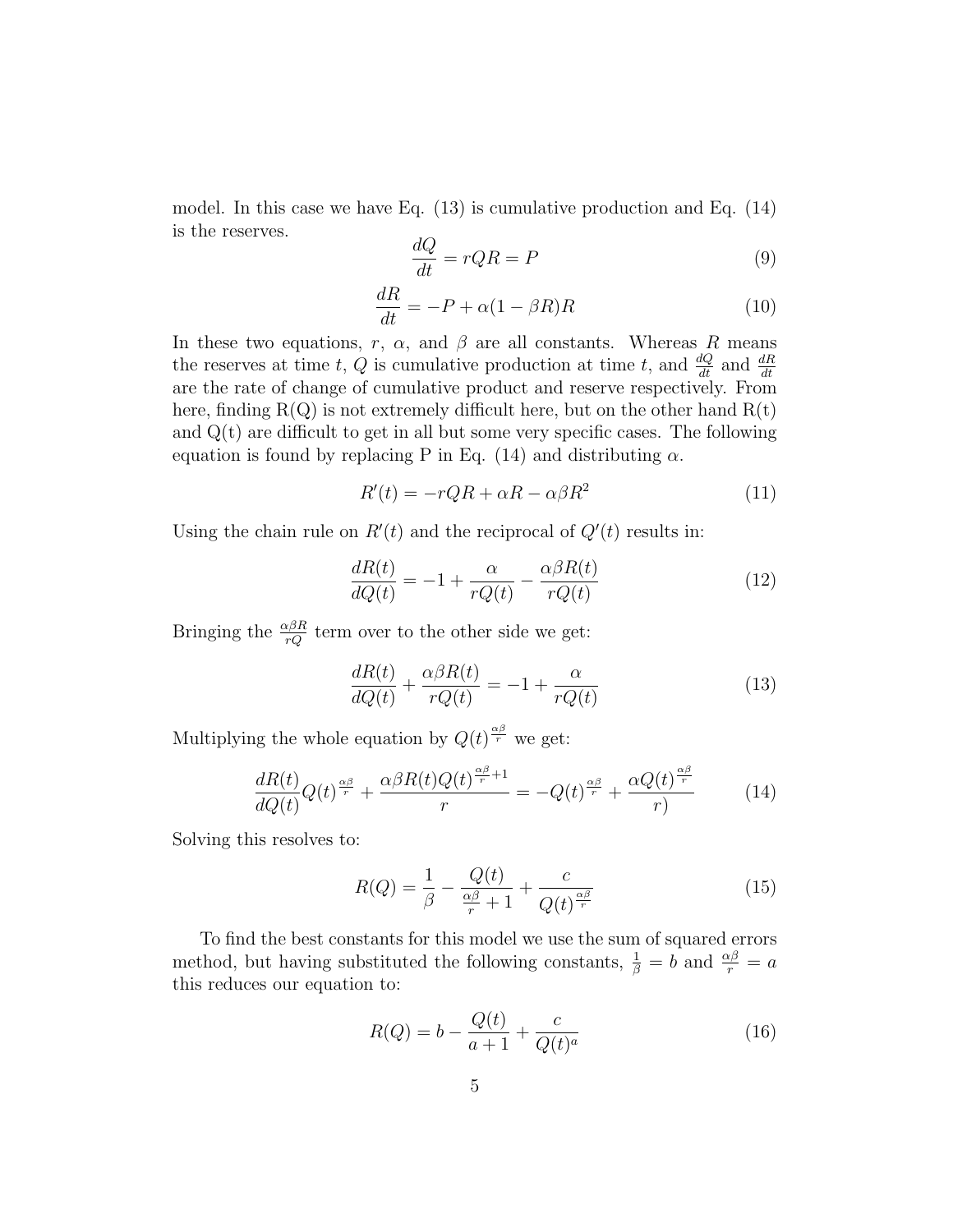

Figure 1: Our first model, in the R over Q plane

After using the sum of squared error method, we find that the following are constants that produce the lowest sum of square error:  $\alpha$ =0.003096606,  $\beta$ = -0.013640377, c= -0.040497328 and r= 0.000029333. Using these values, we found the following graph.

The graph (1) is a graph where the left axis is Reserves and the bottom axis is cumulative quantity produced. Notice that the determined value for  $Q_{\infty}$ , or the predicted amount of oil that will be found and used is approximately 9500 billion barrels. This amount is five or six times our current amount, but this graph has no scale of time, so it could quickly grow to become that point in twenty years, or a hundred. To compare our model to the Hubbert model, the pink is a graph in the RQ plane if we took  $Q_{\infty}$  to be the current amount reserves added to the current amount of cumulative production, in other words no more reserves found. The black is a Hubbert model in the RQ plane if we took  $Q_{\infty}$  to be predicted  $Q_{\infty}$  for our model. As can be easily seen, Hubbert model does not corrrectly predict the relation between reserves and cumulative production. It is not even close, as the two are heading in completely different directions. Even if it properly models oil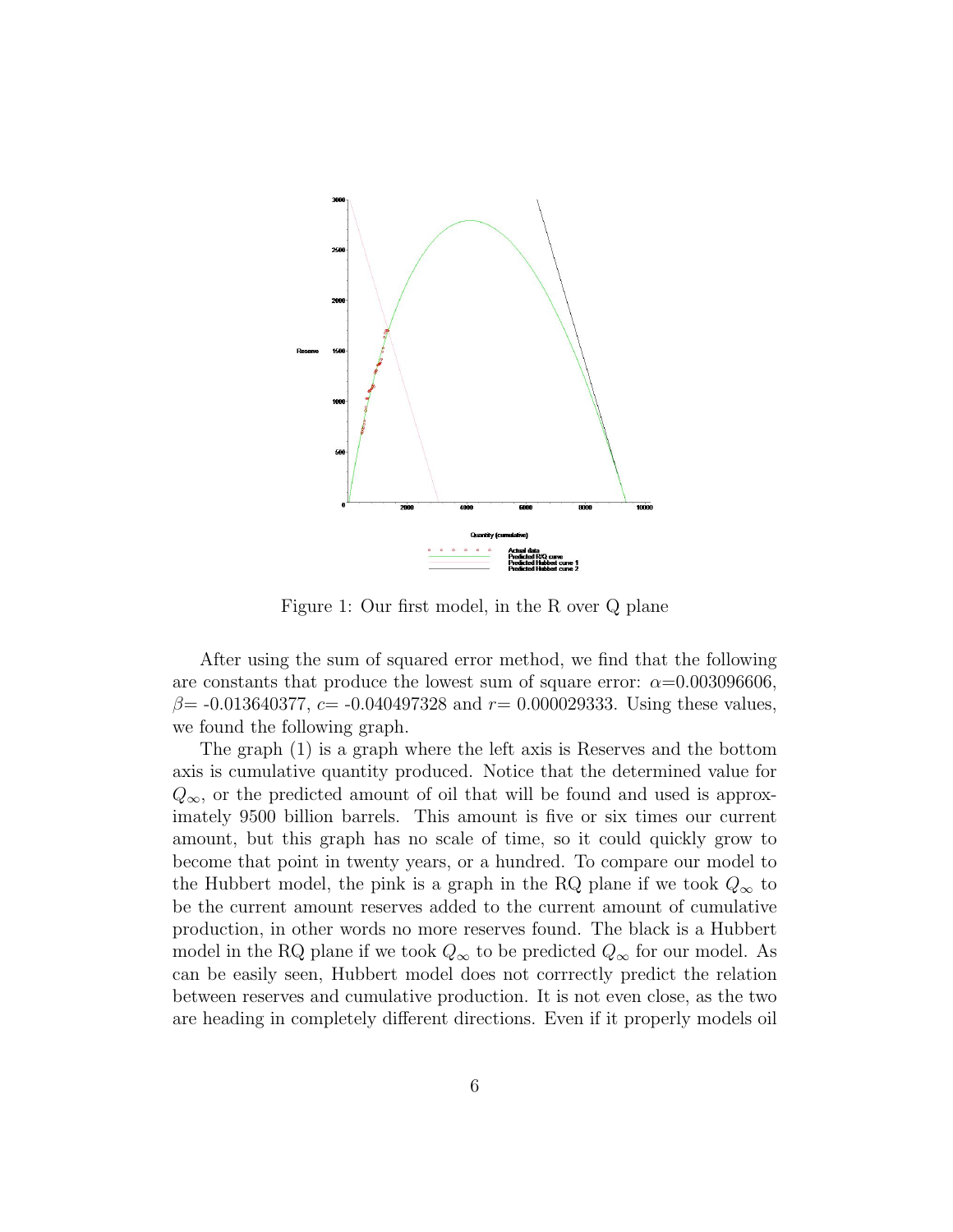

Figure 2: Our first model's curve of Q 0 in time is 1980

production in the RQ plane, it would only do so after we have completely stopped finding more oil reserves. This means that the Hubbert model would not even correctly predict more than half of the data given, and would only correctly predict the decline, if anything.

Below (2) is another graph, that was found using the DEplot function in maple on our Differential equation of  $Q'(t)$  after plugging in our previously stated constants for  $\alpha$ ,  $\beta$ , c, and r. The line in this space follows the data quite well, though, if this model were correct, it would predict a sharp increase of oil production in the next few years.

## 6 System of differential equations: Reserves over production

Following the above system of differential equations, we decided to modify the relationship involving  $\frac{dR}{dt}$ . So we modified it to have depend on reserves over production instead of just purely on reserves. This change in the relationship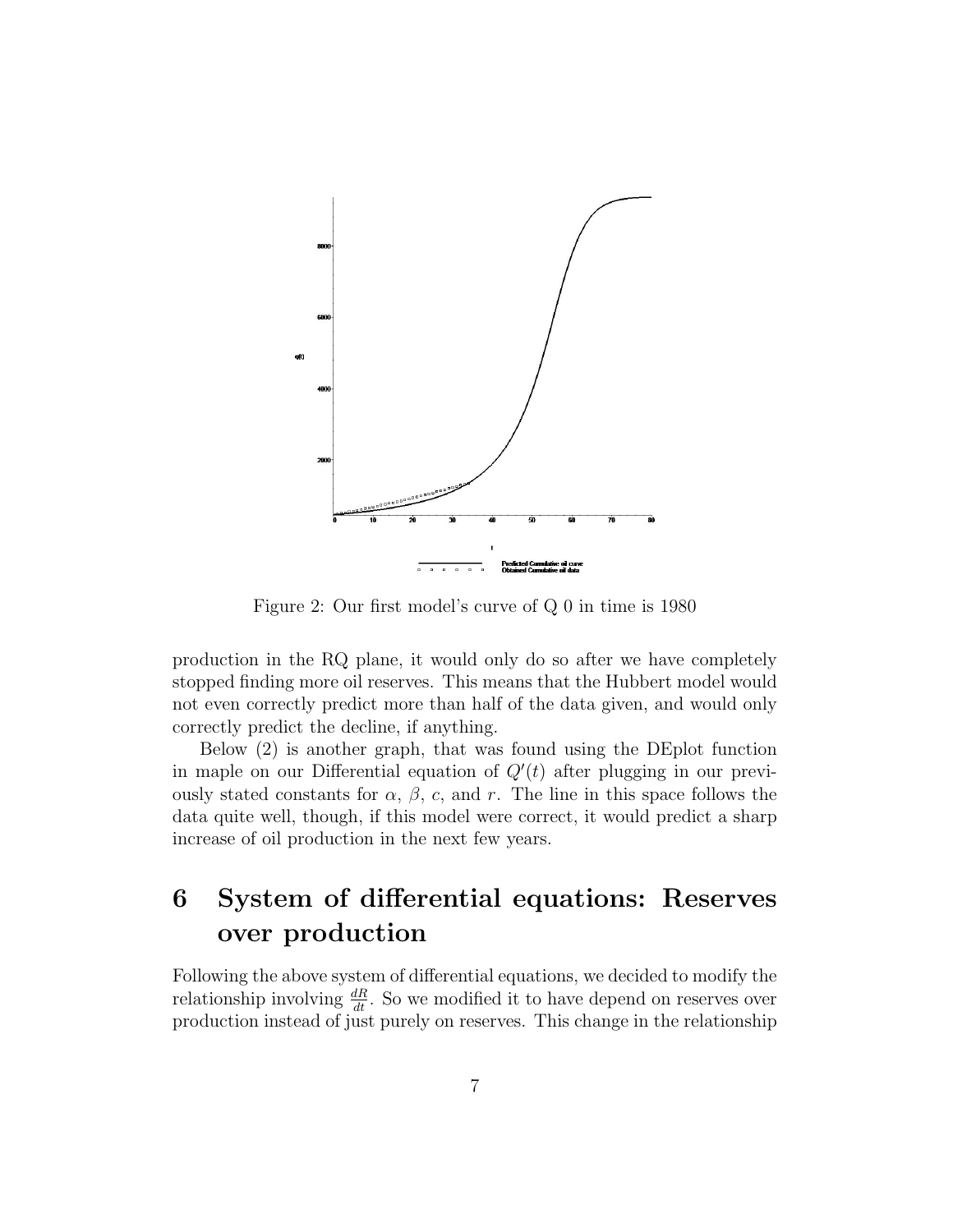was caused mainly because we thought that reserves should grow should be based upon how much we are producing as well. While production is low, it does not change much from our earlier model, but when production gets larger, it starts to make reserves change more drastically. Doing this change, actually made the resulting system of differential equations far easier to solve. Below, the modified system of differential equations are shown as well as the work they produced.

$$
\frac{dQ}{dt} = rQR = P \tag{17}
$$

$$
\frac{dR}{dt} = -P + \alpha (1 - \beta \frac{R}{P})R\tag{18}
$$

Using these two equations to find  $\frac{dR}{dQ}$  results in:

$$
\frac{dR}{dQ} = -1 + \frac{\alpha}{rQ} - \frac{\alpha\beta}{r^2Q^2} \tag{19}
$$

After this let  $a = \frac{\alpha}{r}$  $\frac{\alpha}{r}$  and  $b = \frac{\alpha \beta}{r^2}$  $\frac{\alpha\beta}{r^2}$  doing so creates the following equation:

$$
\frac{dR}{dQ} = -1 + \frac{a}{Q} - \frac{b}{Q^2} \tag{20}
$$

Bringing the  $dQ$  to the other side and integrating both sides: Integrating reduces the equation to the following:

$$
R(Q) = -Q(t) + a\ln(Q(t)) + \frac{b}{Q(t)} + c
$$
 (21)

Following this, using the equation for sum of squared errors, we found the optimal constants that satisfy the sum of squared errors,  $SSE = \sum (R(Q_i) R_i$ <sup>2</sup>. Consider the following equations:

$$
\frac{dSSE}{da} = 2 * \sum (-Q_i + a \ln(Q_i) + \frac{b}{Q_i} + c - R_i) \ln(Q_i)
$$
 (22)

$$
\frac{dSSE}{db} = 2 * \sum (-Q_i + a \ln(Q_i) + \frac{b}{Q_i} + c - R_i) \frac{1}{Q_i}
$$
 (23)

$$
\frac{dSSE}{dc} = 2 * \sum (-Q_i + a \ln(Q_i) + \frac{b}{Q_i} + c - R_i)
$$
 (24)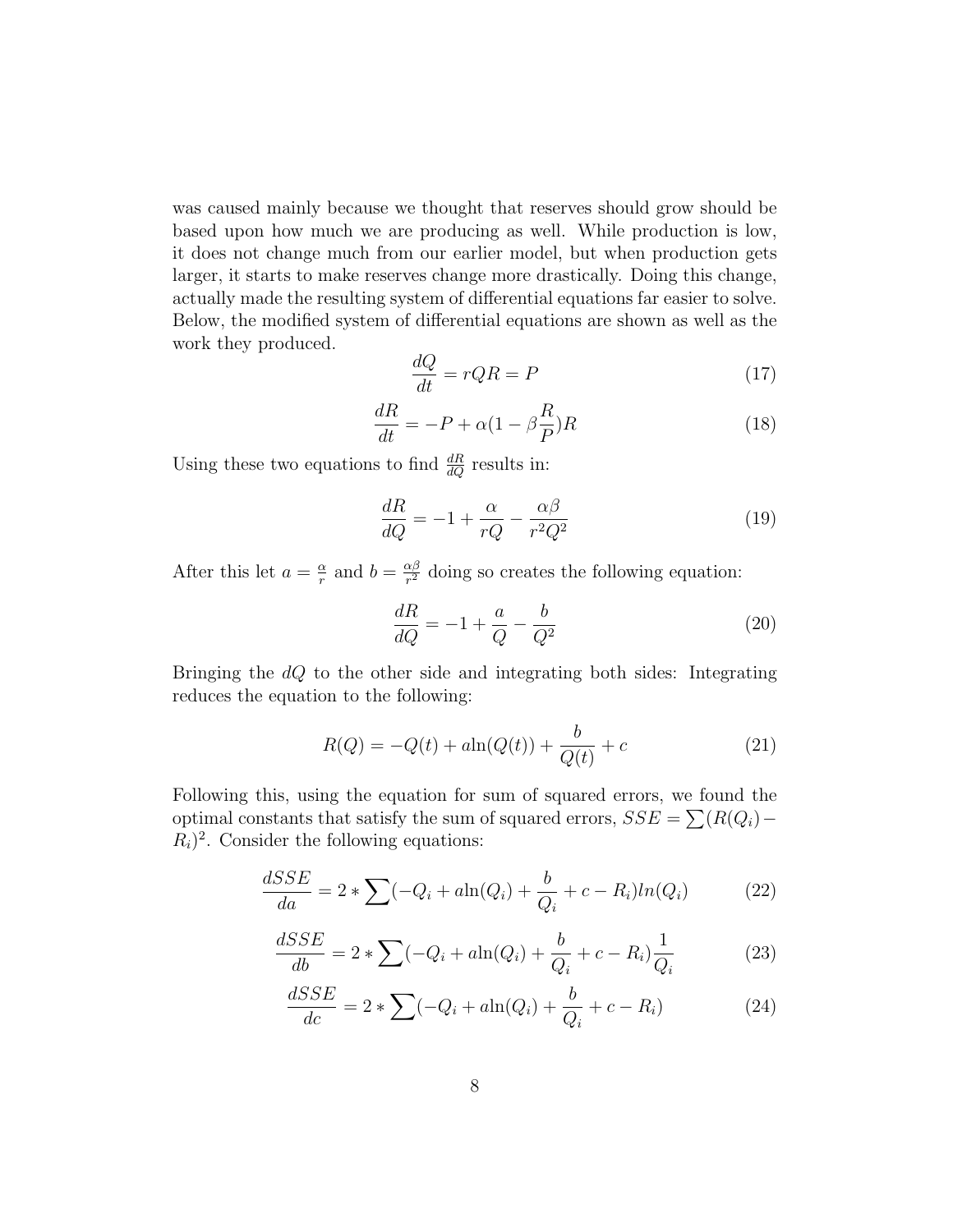setting these equal to zero, and isolating the values solely dealing with  $R_i$ and  $Q_i$  on one side, while we have the remaining on the other leads to:

$$
a \sum (\ln(Q_i)^2) + b \sum \frac{\ln(Q_i)}{Q_i} + c \sum \ln(Q_i) = \sum (\ln(Q_i)R_i) + \sum (\ln(Q_i)(Q_i))
$$
\n(25)

$$
a\sum \frac{\ln(Q_i)}{Q_i} + b\sum \frac{1}{Q_i^2} + c\sum \frac{1}{Q_i} = \sum \frac{R_i}{Q_i} + n
$$
 (26)

$$
a\sum \ln(Q_i) + b\sum \frac{1}{Q_i} + cn = \sum R_i + \sum Q_i \tag{27}
$$

These three equations together form a system of equations with three equations and three unknowns, a, b, c.

$$
\begin{pmatrix}\n\sum(\ln(Q_i)^2) & \sum \frac{\ln(Q_i)}{Q_i} & \sum \ln(Q_i) \\
\sum \frac{\ln(Q_i)}{Q_i} & \sum \frac{1}{Q_i^2} & \sum \frac{1}{Q_i} \\
\sum \ln(Q_i) & \sum \frac{1}{Q_i} & n\n\end{pmatrix}
$$
\n
$$
\times \begin{pmatrix}\na \\
b \\
c\n\end{pmatrix}
$$
\n
$$
= \begin{pmatrix}\n\sum(\ln(Q_i)R_i)) + \sum(\ln(Q_i)(Q_i)) \\
\sum \frac{R_i}{Q_i} + n \\
\sum R_i + \sum Q_i\n\end{pmatrix}
$$

 $\times$ 

Substituing the values for  $Q_i$  and  $R_i$  for each of the equations below and then simplifying this matrix reduces it to:

$$
\begin{bmatrix} 1 & 0 & 0 & 2945.39 \\ 0 & 1 & 0 & 919550.46 \\ 0 & 0 & 1 & -18898.47 \end{bmatrix}
$$
 (28)

Setting the values found in the matrix above as our  $a, b, c$  in the following equation from above,  $R(Q) = -Q(t) + a \ln(Q(t)) + \frac{b}{Q(t)} + c$ , we are given the graph below, with y-axis being reserves  $(R)$  and x-axis being cumulative quantity produced  $(Q)$ .

The graph appears to hold a close approximation to our data points. This implies that this graph would likely hold true for values lower than those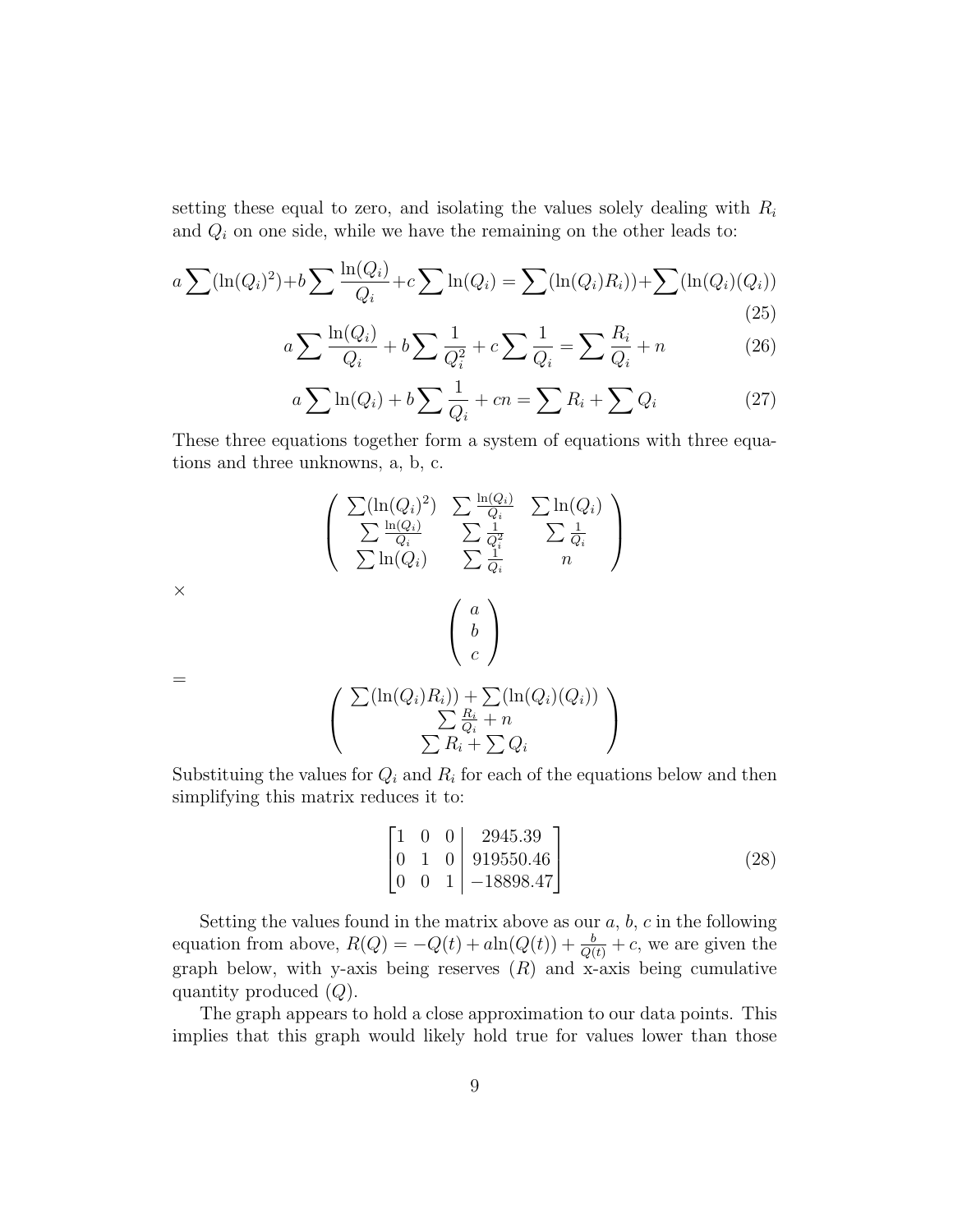

Figure 3: Our second model's curve of Reserves and Cumulative Quantity

within the 1980 to 2014 dataset. This model estimates the  $Q_{\infty}$  to be roughly 7550 billion barrels of oil. This is roughly four and a half times our currently cumulative oil produced. In the abovegraphical representation for this model, we impose the Hubbert model in the above graphical representation as the two linear lines. The pink line being if we currently have an accurate value for the amount of total reserves remaining. While the black line is a line used if the total amount of oil pumped was our estimated amount, and that Hubbert's model was correct. There is still no changes from above, the Hubbert model definitely does not predict the proper reserve to cumulative production graph.

Substituing the obtained equation, along with its constants,  $R(Q)$  into our original differential equation for the change in cumulative production returns:

$$
Q'(t) = rQ(t)(-Q(t) + a\ln(Q(t)) + \frac{b}{Q(t)} + c)
$$
\n(29)

Bringing back in our substitution for a and b, then we get the following

$$
Q'(t) = -rQ(t)^2 + \alpha Q(t)\ln(Q(t)) + \frac{\alpha\beta}{rQ(t)} + rcQ(t)
$$
\n(30)

Simplifying the equation, and then taking the integrating returns:

$$
\int_{0}^{34} rdt = \int_{683.4}^{1300} \frac{dQ(t)}{R(t)Q(t)} \tag{31}
$$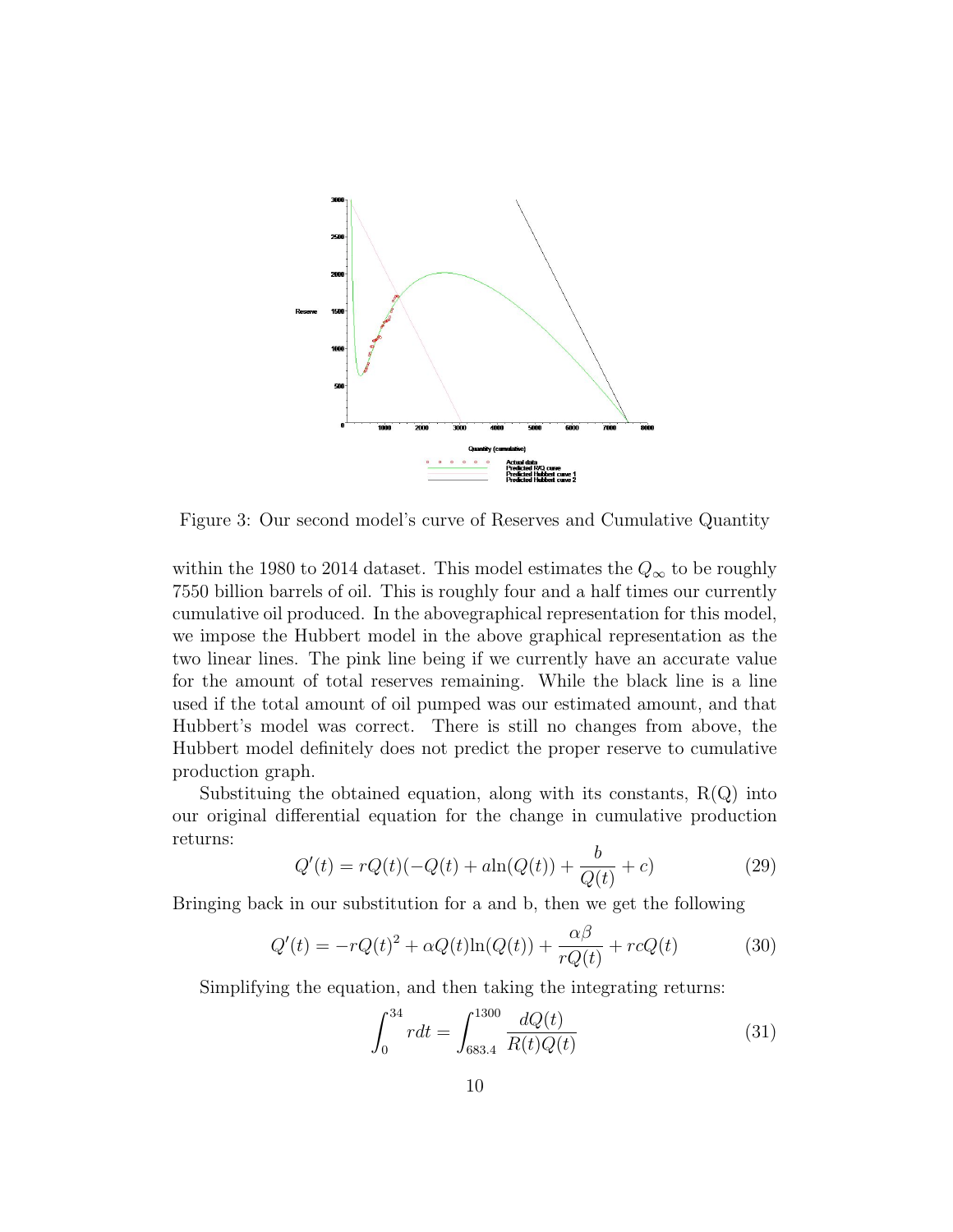

Figure 4: Our second model's curve of Quantity 0 in time is 1980

Which everything together results in an r of  $2.9381 \times 10^{-5}$ . Together with the a, b and c used above we use maple's DEtools and DEplot to result in the following plot for  $Q(t)$ .

Using the DEplot functions we produce the following graphs comparing  $P(t)$ ,  $Q(t)$  and  $R(t)$ , all of which where the line is the predicted, and the points are our data. Magenta is the colour for reserves  $R(t)$ , blue is for production  $P(t)$  and black is for cumulative production  $Q(t)$ .

The second graph here is the data distributed over our period of thirty five years of data. Not noticeable at first, but is noticeable when looking at the graph below, production is not a good fit. This could be because of how we used to estimate production, or could be a failure of the validity of the model. Even then our values could have a better fit, but our constants were used to make a nice fit for the R versus  $Q$  graph and so might not have been best constants to decrease the error for when applied to time, but we needed the constants to be able to solve it.

From this graph we could even say that production looks linear for the current data given, so as long as the model appears linear in that range of values then the appropriate model is a good fit.

#### References

[1] P. Berg and S. Korte. Higher-order hubbert models for world oil production. Petrolium Science and Technology, 26, 2008.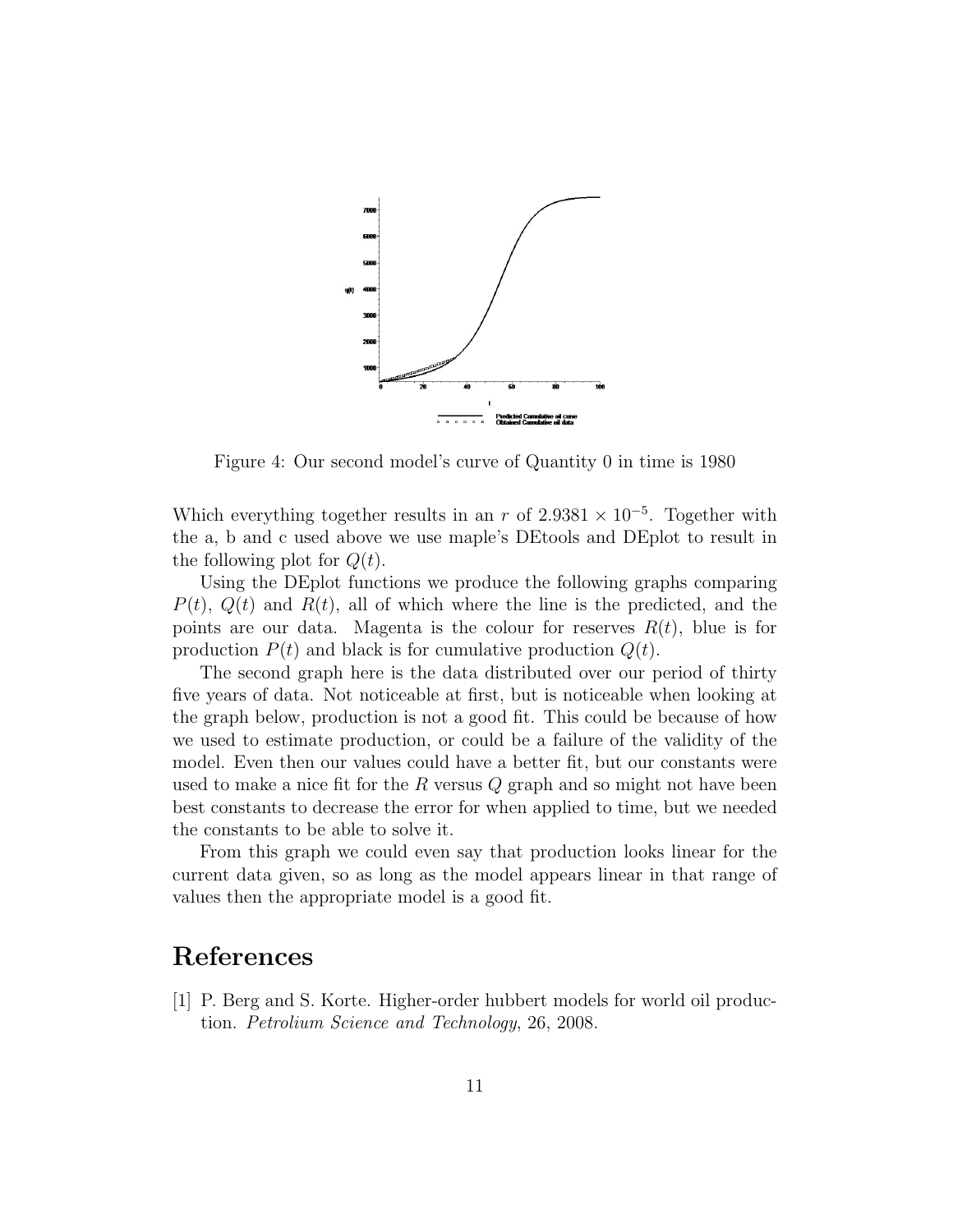

Figure 5: Our second model's graph, with production, reserves and cumulative quantity curves represented. 0 in time is 1980



Figure 6: Our second model's graph, zoomed in on the first 35 years, so we can see the difference between data, and the curve.0 in time is 1980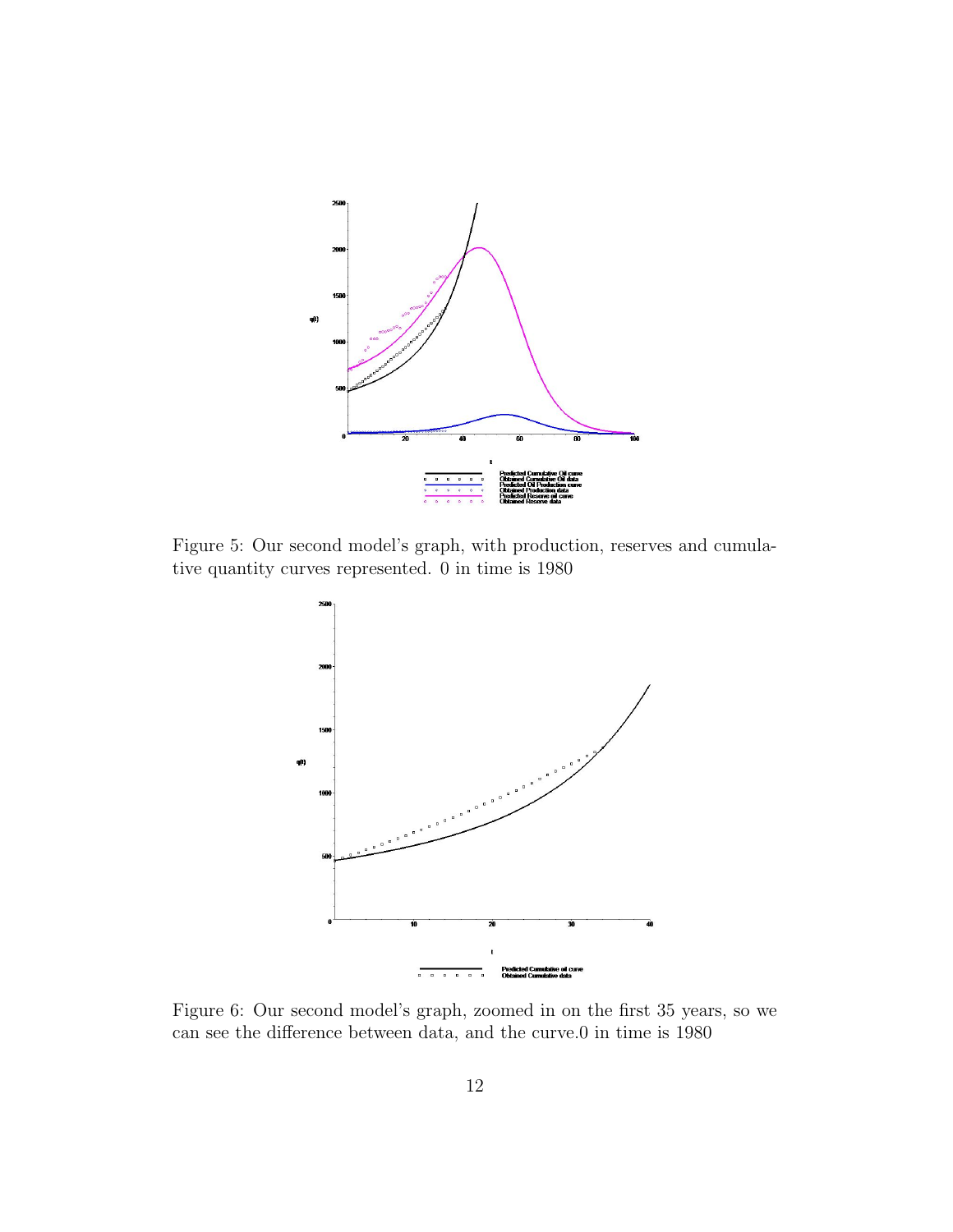

Figure 7: Our second model's graph, particularly looking at the difference in production. 0 in time is 1980